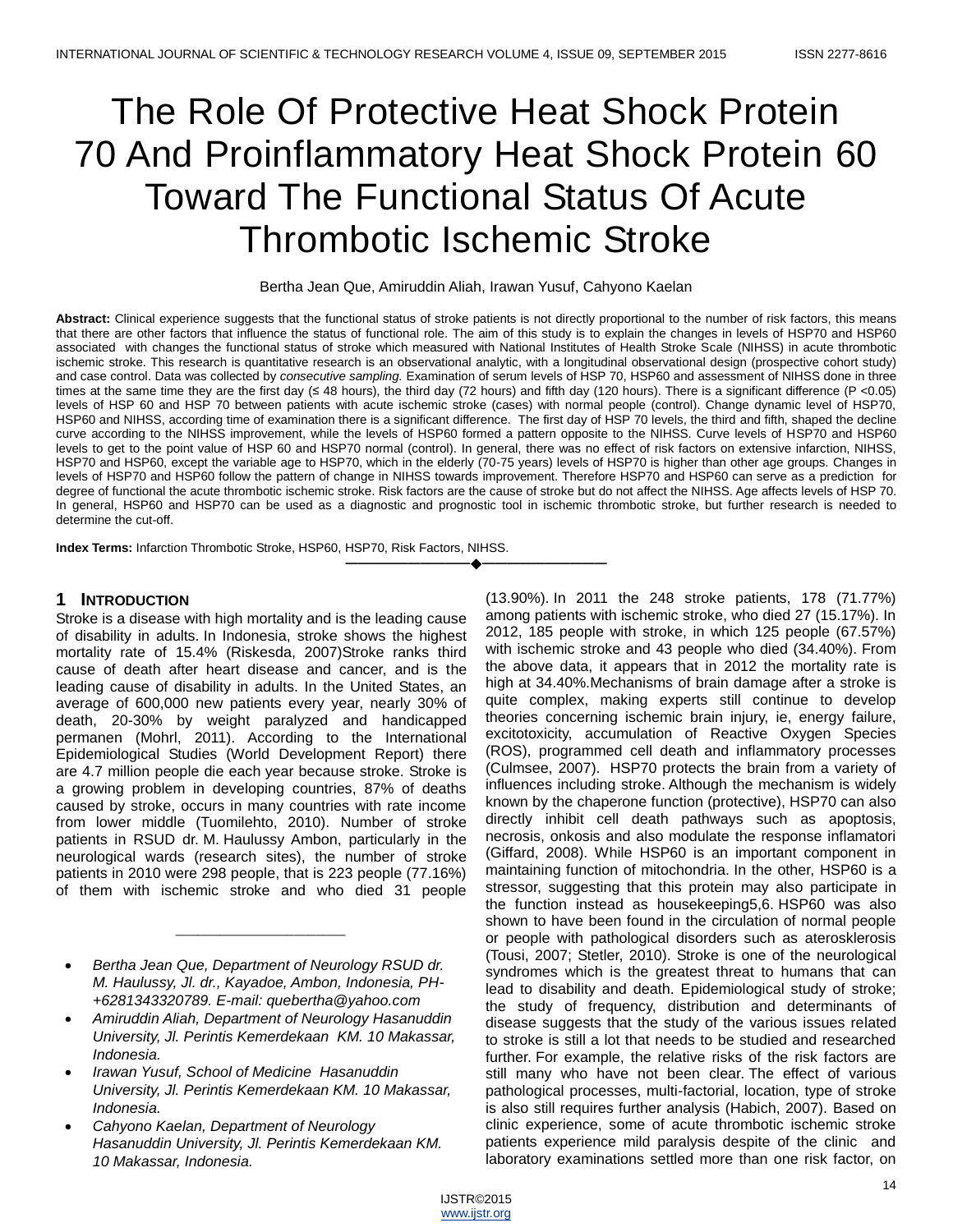the other hand there paralyzed stroke patients with more severe risk factors settled relatively fewer. So, in addition to risk factors as the principal cause of stroke, there may be other factors that contribute to severe neurological and clinical severity ischemic stroke patient (Ilyas, 2009). The prevalence, incidence, mortality and morbidity rate of ischemia stroke patients is still high (Misbach, 2011). Prevent the loss of quality of life in post-stroke patients and families also became one of the main objectives in the treatment of stroke (Ilyas, 2009). Hence the need for indicators that can be used to predict the the degree of functional stroke so that patients and families can be prepared from the beginning (Handayani, 2009). By refer to the references statement and some of the statements above, this research is intended to examine more deeply about the protective role of Heat Shock Protein 70 and the effect of pro-inflammatory Heat Shock Protein 60 against Functional Status of Acute Thrombotic Ischemic Stroke, to assess stroke risk factors (Hypertension, Diabetes Mellitus, Dyslipidemia, and smokers) to the area of infarction, levels of HSP 60, levels of HSP 70, and NIHSS.

#### **Research Design**

The type of research was quantitative research is an observational analytic, with a longitudinal observational design (prospective cohort study) and control case. Sample cases (stroke) were patients who experienced thrombotic infarction stroke first, then come to the hospital  $\leq$  48 hours after the attack and proved by CT scan of the head, aged 40-75 years old and were willing to follow the study (informed consent), the exclusion criteria were patients with heart problems or have had TIA (Transient Ischemic Attack). Control samples (nonstroke) were aged 40-75 years, willing to follow the study (informed consent) and exclusion criteria have never experienced a stroke or a seizure disorder. Numbers of sample with stroke (cases) were 37 people and the samples of non-stroke (control) were 25 people. Blood sampling for thrombotic ischemic stroke patient groups (case) were three (3) times, i.e  $\leq$  48 hours, 72 hours and 120 hours, and for the non-stroke group (control) was 1 (one) time.

#### **Location of Research**

This research was done in neurologic ward in RSUD dr. M Haulussy Ambon, because there is amount of stroke patients.

#### **Population and Sample**

Research population is all stroke patients in RSUD dr. M. Haulussy Ambon, while research sample is acute trombotic ischemic stroke in neurologic ward, and non stroke sample is normal people. Sample was collected by consecutive sampling.

#### **Data Analysis**

Processing and data analysis was done with the help of SPSS software version 17, with a 95% confidence level ( $\alpha$  = 0.05) with the following stages: 1). Descriptive statistics, 2). Correlation test with Pearson correlation koofisen, 3). The mean difference test, with the method: Independent Sample Ttest, Paired-Sample T test, One Way ANOVA test, and regression.

#### **Research Results**

Table 1. shows significant differences (p <0.05), HSP60 levels

and HSP 70 levels according time of examination  $(48 \text{ hours})$ , 72 hours, 120 hours) between patients of acute ischemic stroke (cases) with normal (control). From Table 2. have shown the levels of HSP70 ( $\leq$  48 hours, 72 hours, 120 hours) at an old age (70-75 years) is higher than in the younger age group (40-70 years). From Table 3. We could see that patients with one (1) risk factor is significantly different from patients with 2 (two) risk factors, but not significantly different for patients with 3 (three) or more risk factors for widespread suffering infarction. Referring to Figure 1, can be explained that the test is based on sampling time (day 1, day 2, and day 3) movement pattern of decreased levels of HSP70 formed according NIHSS (status of functional stroke), while the levels of HSP 60 form the decrease pattern refers to the NIHSS. But the direction of movement of HSP 60 and HSP 70 stroke (cases) to the normal value of HSP 60 and HSP 70 (control) in accordance with the degree of functional improvement of stroke test sample. Referring to Figure 2. (a) and (b) so, the associated characteristics of HSP60 levels with NIHSS and HSP70 levels with the NIHSS. Association of HSP60 levels with NIHSS can be explained that when the value of HSP60 levels is 1.222 so, the score of NIHSS is 3,541, so it is a sequential value the levels of HSP60 is 1138, NIHSS is 4,946 and HSP60 value is 1.109, NIHSS is 5,108; then it shows a pattern the downward movement of the association, which in the beginning when high NIHSS score, the lower the value of HSP 60 levels (inversely). It means getting better degree of functional decline in patients characterized by NIHSS score, the higher the value of HSP 60 levels. Association of HSP70 levels with NIHSS can be explained that when the value of the HSP70 by 0.210 so, the value of NIHSS is 5,108, so it is a sequential value HSP70 levels by 0189, NIHSS is 4,946 and the value of HSP70 levels by 0173, NIHSS is 3,541. It shows the pattern of movement between the levels of HSP 70 association with NIHSS is directly proportional, so that when the value of NIHSS moving up the value of the HSP 70 levels will move up, and vice versa. It means the possibility of a protective role of HSP 70 levels moves so well that NIHSS all the samples of the research improved; marked by the decreasing value of NIHSS (zero is the smallest value of NIHSS, meaning the patient is normal). Figure 3. shows graphic tendency of NIHSS and the ratio of HSP70/HSP60 toward the sampling time of stroke with a score mean (NIHSS and ratio of HSP70/HSP 60). NIHSS score looks likely to decline while the value of the ratio HSP 70/HSP 60 also form a pattern that tends to decline following stroke time of blood sampling. This mean that, when the NIHSS decreased, which gives an indication of the structural refinement of stroke, so, the ratio of HSP 70/HSP 60 that is an anti-inflammatory to proinflammatory has also tends to decreased toward point of normal ratio (0.098-control).

#### **Discussion**

The results of the analysis shows significant difference (p <0.05), sample stroke of HSP60 and HSP70 and non-stroke, mean levels of HSP60 and HSP70 levels change significantly when a person suffered a stroke in this case the acute thrombotic ischemic stroke. Since the beginning HSP was found as the protein to be triggered by stress, HSP70 will increase followed ischemic-reperfusion injury in some place in the brain. On the other hand, HSP60 is an important component in maintaining the function of mitochondria. In addition to the constitutive function of chaperon mitochondria,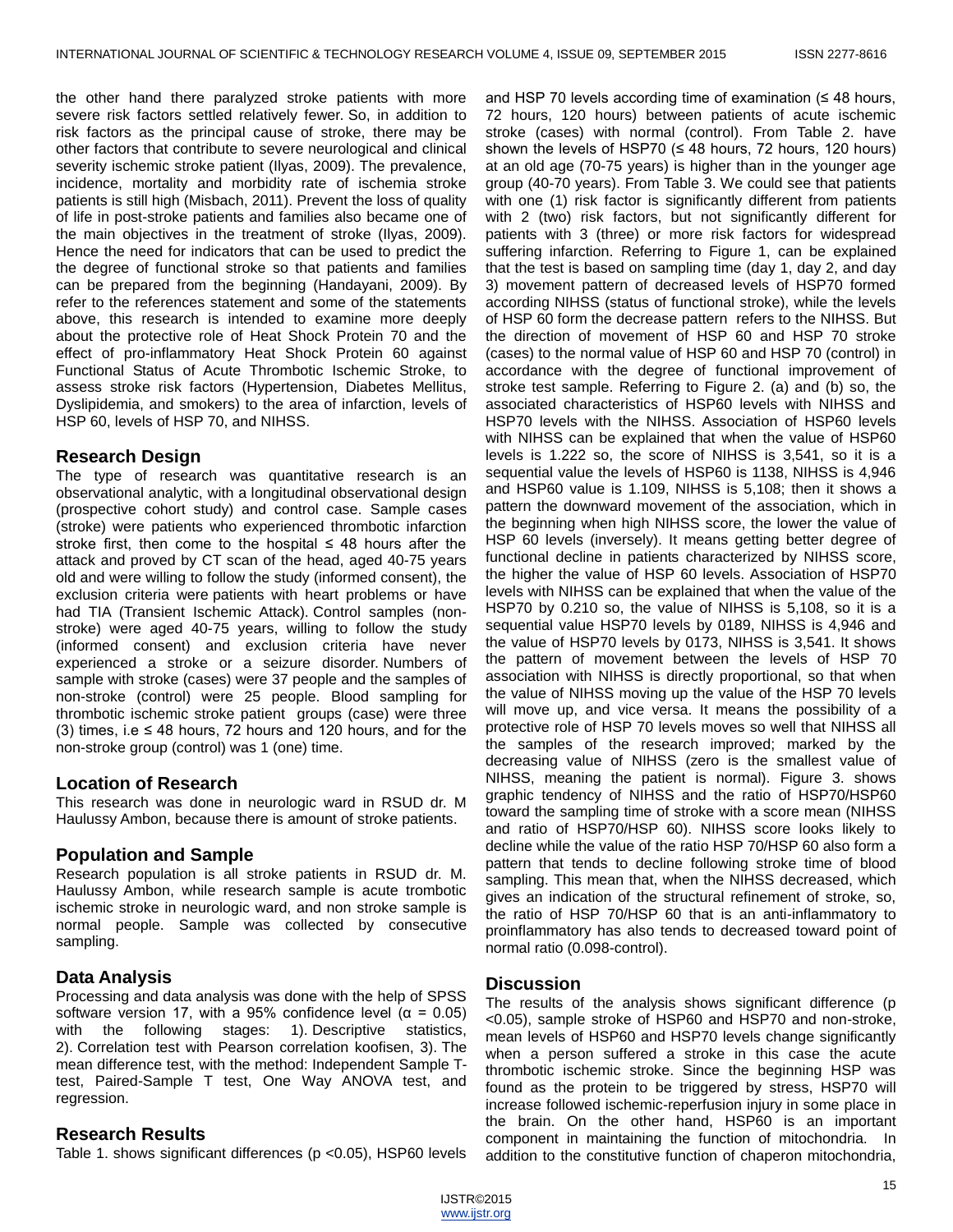HSP60 is a stressor, this is suggesting that this protein may also participate in the function instead as housekeeping. HSP60 is also shown to have been found in circulation of normal people or people with pathological disorders such as atherosclerosis (Tousi, 2007; Kimura, 2012). By the time the first day of the test sample, third, and fifth, the movement of HSP70 levels form a pattern decreases NIHSS (degree of functional stroke), while the levels of HSP 60 form a pattern opposite to the NIHSS. But the direction of movement of HSP60 and HSP70 stroke (cases) to the value of HSP60 and HSP70 normal (control) in accordance with the degree of functional improvement of stroke test sample. HSP70 response (anti-inflammatory) large above normal values, at the beginning of thrombotic ischemic stroke attack, indicating the condition of HSP70 beyond optimal conditions (eustress) due to excessive stress, whereas HSP60 (proinflammatory) under the normal value indicates aggressiveness than working conditions HSP70 as a proinflammatory excessive, HSP60 also shows conditions that are beyond the optimal conditions (eustress) due to the decrease in the stress experienced by the cell HSP60, but in a state of distress (Chrousos, 2009). Risk factors suffered by a patient more than one, does not

guarantee it will lead to a more comprehensive infarction patients who have a risk factor, in other words, that the area of infarction is not directly proportional to the number of risk factors. Similarly, NIHSS score, levels of HSP 70 and HSP 60 levels, which does not have a significant mean difference, meaning extensive infarction does not have any significant impact on the value of NIHSS, levels of HSP 70, and HSP 60 levels. The existence of significant differences between the age groups 70-75 years age group to another at variable levels of HSP 70 (anty-inflammatory), showed that in the elderly will increased the levels of oxidative stress and the accumulation of protein denaturation than at a young age, so to recover, level of HSP70 should be increased (Pardue, 2007).

## **Conclusion**

1). Levels of HSP60 and levels of HSP70 stroke sample (cases) different with non-stroke samples (control). 2). Based on the test sampling time (day 1, day 3, and day 5), the movement of levels of HSP70 formed decreased pattern according to the status of functional stroke( NIHSS), while the levels of HSP60 formed a pattern opposite to the NIHSS. But the direction of movement of HSP60 and HSP70 stroke (cases) to the normal value of HSP60 and HSP70 (control) in accordance with the degree of functional improvement of stroke test sample. 3). Extensive infarction is not directly proportional to the number of risk factors that affects the patient, and also did not provide a significant impact on the value of NIHSS, levels of HSP70 and HSP60 levels. 4). In the elderly (70-75 years) HSP 70 is higher in the elderly due to increased levels of oxidative stress and the accumulation of protein denaturation than young age. In general, HSP60 and HSP70 can be used as a diagnostic and prognostic tool in ischemic thrombotic stroke, but further research is needed with variant outcome patients and to determine the cut-off.

## **Bibliography**

[1] Mohr, J.P., Wolf, P.A., Grotta, J.C., et al, 2011. STROK. Pathophysiology, Diagnosis, and Management. Fifth edition. Elsevier Saunder.

- [2] Tuomilehto, J., Mahonen, M., Sarti, C. 2010. Basic Epidemiology of stroke and Risk Assessment, in Text book of Stroke Medicine. Cambridge University Press 2010.
- [3] Culmsee, T., Krieglstein, J. 2007. Ischemic Brain Damage After Stroke: New Insights into Efficient Therapeutic Strategies. International Symposium on Neurodegeneration and Neuroprotection. EMBO reports (2007) 8, 129-133.
- [4] Hossmann, K.A., Heis, W.D. 2010. Neuropathology and pathophysiology of stroke, in Text book of Stroke Medicine. Cambridge University Press 2010.
- [5] Giffard, R.G., Han, R.Q., Emery, J.F. 2008. Regulation of Apoptotic and Inflammatory Cell Signaling in Cerebral Ischaemia-The complex Roles of Heat Shock Protein 70. *Anesthesiology*, 2008 August, 109(2):339-348.
- [6] Stetler, R.A., Gan, Y., et al. 2010. Heat Shock Protein: Cellular and Molecular Mechanisms in the Central Nervous System. *Progress in Neurobiology* 92 (2010) 184-211.
- [7] Tousi, A.S.,Steptoe A., et al. 2007. Plasma Heat Shock Protein 60 and Cardiovascular Disease Risk: the role of psycosocial, genetic, and Biological Factors. *Cell Stress & Chaperones* (2007) 12 (4) 384-392
- [8] Habich, C., Burkart, V. 2007. Interaction of Heat Shock Protein 60 with Innate Immune Cells, in Heat Shock Protein volume 1. Published by Springer.
- [9] Misbach, J. 2011. STROKE. Diagnosis, Pathophysiology, Management. Group of Stroke Study. PERDOSSI.
- [10] Ilyas, M., et al. 2009. The Role of Computed Tomography Scan (CT Scan) in Predicting Outcome of Patients with Acute Ischemic Stroke. Indonesian Journal of Medical Science. Volume 1 No. 6 October 2009 p. 309-321.
- [11] Handayani, D.Y.,Dewi, D.E. 2009. Quality of life in Post-Stroke Patients and Families. Psycho Idea, Tahun 7 No 1, Februari, 2009.
- [12] Kimura, A., et al. 2012. Elevated Anti Heat Shock Protein 60 Antibody titer is Related to White Matter Hyperintensities. *Journal of Stroke and Cerebrovascular Disease*, vol 21, No.4(May), 2012, pp 305-309.
- [13] Chrousos, G.P. 2009. Stress and Disorders of the Stress System. *Endocrinol* 5, 374-381 (2009).
- [14] Pardue, M. et al. 2007. Macrophages and the Stress Respons, in Heat Shock Proteins: Potent Mediators of Inflammation and Immunity. Vol. 1, editor Alexzander A.A. Asea.

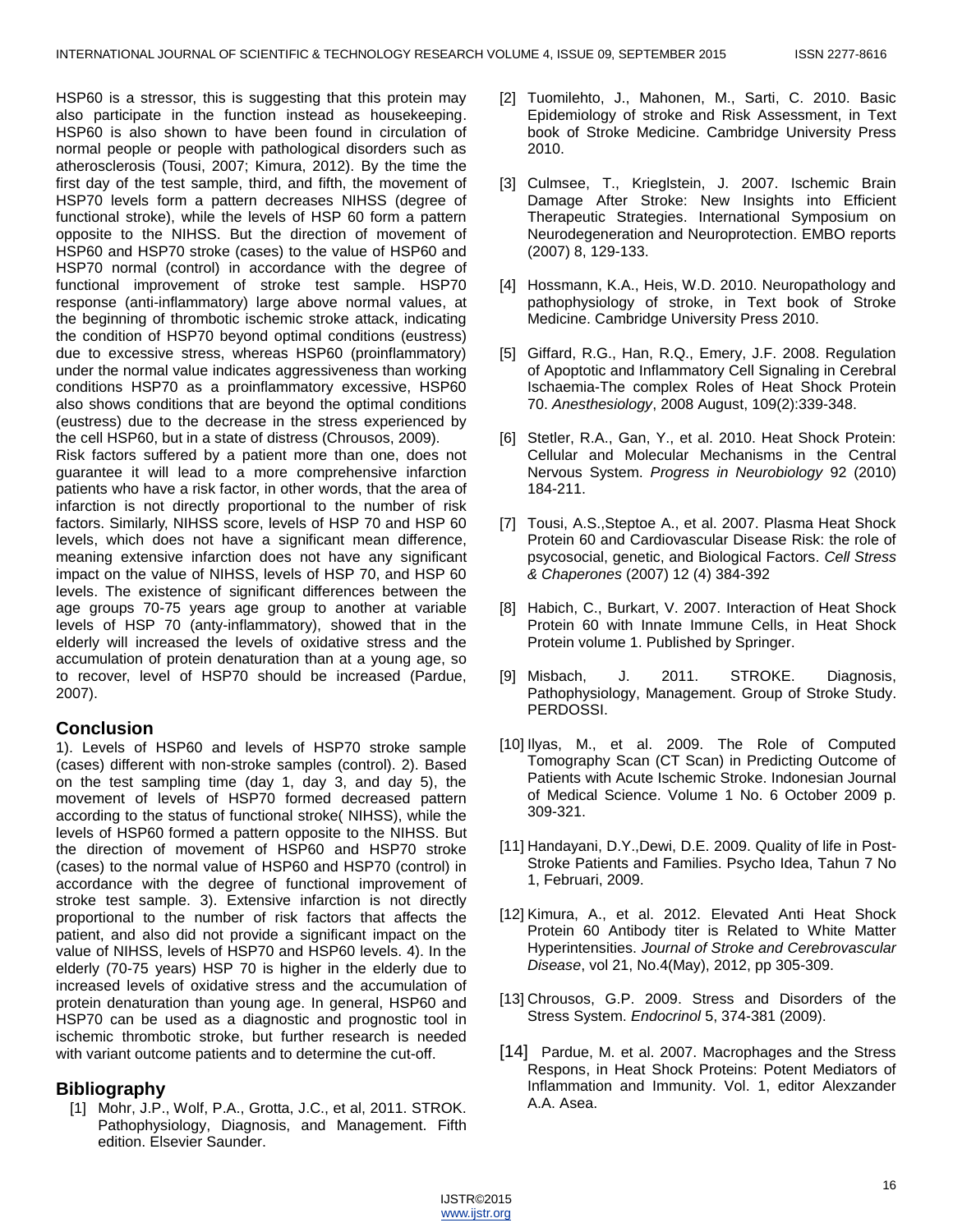# **Appendices**

*Table 1. Demographic characteristics of the variable sample of stroke (cases) and non-stroke (control)*

| No.                     | <b>Parameter</b>                       |                | <b>Kasus</b><br>$(n=37)$ |       |               | <b>Kontrol</b><br>$(n=25)$ |             |       |               | P     |
|-------------------------|----------------------------------------|----------------|--------------------------|-------|---------------|----------------------------|-------------|-------|---------------|-------|
|                         |                                        | <b>Frek</b>    | <b>Mean</b>              | ÷.    | <b>SD</b>     | <b>Frek</b>                | <b>Mean</b> | 土     | <b>SD</b>     |       |
| 1                       | Umur (tahun)                           |                | 56.740                   | Ŧ     | 7.450         |                            | 53.291      | $\pm$ | 8.746         | 0.100 |
| $\overline{2}$          | Kelompok Umur:                         |                |                          |       |               |                            |             |       |               |       |
|                         | 1)<br>40,00-49,99                      | 7              |                          |       | $(18.92\%)^*$ | 11                         |             |       | $(44.00\%)$ * |       |
|                         | $\overline{2}$<br>50,00-59,99          | 20             |                          |       | $(54.05\%)*$  | $\overline{8}$             |             |       | $(32.00\%)^*$ |       |
|                         | $\overline{3)}$<br>60,00-69,99         | $\overline{7}$ |                          |       | $(18.92\%)^*$ | $\overline{4}$             |             |       | $(16.00\%)^*$ |       |
|                         | 70,00-75,00<br>4)                      | $\overline{3}$ |                          |       | $(8.11\%)^*$  | $\overline{2}$             |             |       | $(8.00\%)^*$  |       |
| $\overline{3}$          | Jenis Kelamin                          |                |                          |       |               |                            |             |       |               |       |
|                         | $\overline{1}$<br>Laki-laki            | $\overline{9}$ |                          |       | $(24.30\%)^*$ | 8                          |             |       | $(32.00\%)^*$ |       |
|                         | $\overline{2}$<br>Perempuan            | 28             |                          |       | $(75.70\%)*$  | $\overline{17}$            |             |       | $(68.00\%)^*$ |       |
| $\overline{\mathbf{4}}$ | Merokok                                | 8              |                          |       | $(21.50\%)^*$ | $\overline{\mathbf{4}}$    |             |       | $(16.00\%)*$  |       |
| $\overline{5}$          | Luas Infark (cm <sup>2</sup> )         |                | 0.0839                   | 士     | 0.108         |                            |             |       |               |       |
| $\overline{6}$          | Glukosa Puasa (mg/dL)                  |                | 131.081                  | Ŧ     | 66.605        |                            | 102.080     | 土     | 40.993        | 0.057 |
| $\overline{7}$          | Cholesterol Total (mg/dL)              |                | 221.162                  | $\pm$ | 50.249        |                            | 204.520     | $\pm$ | 39.667        | 0.170 |
| $\overline{8}$          | <b>Tekanan Darah</b>                   |                |                          |       |               |                            |             |       |               |       |
|                         | Tekanan<br>1)                          |                | 2.784                    | 士     | 1.109         |                            | 1.000       | 士     | 0.000         | 0.000 |
|                         | Darah $\leq$ 48 jam                    |                |                          |       |               |                            |             |       |               |       |
|                         | Tekanan<br>2)<br>Darah_72 jam          |                | 2.622                    | 士     | 1.210         |                            |             |       |               | 0.000 |
|                         | Tekanan<br>3)<br>Darah_120 jam         |                | 2.000                    | $\pm$ | 1.080         |                            |             |       |               | 0.000 |
| 9                       | <b>NIHSS</b>                           |                |                          |       |               |                            |             |       |               |       |
|                         | 1)<br>NIHSS_≤ 48 jam                   |                | 5.108                    | 土     | 1.729         |                            |             |       |               |       |
|                         | $\overline{2}$<br>NIHSS_72 jam         |                | 4.946                    | Ŧ     | 2.185         |                            |             |       |               |       |
|                         | 3)<br>NIHSS 120 jam                    |                | 3.541                    | $\pm$ | 1.994         |                            |             |       |               |       |
| 10                      | HSP60 (ng/mL)                          |                |                          |       |               |                            |             |       |               |       |
|                         | $HSP60 \leq$<br>48<br>1)<br>jam        |                | 1.109                    | ±.    | 0.171         |                            | 1.281       | ±.    | 0.098         | 0.000 |
|                         | $\overline{2}$<br><b>HSP60_72 jam</b>  |                | 1.138                    | 士     | 0.175         |                            |             |       |               | 0.000 |
|                         | $\overline{3)}$<br>HSP60_120 jam       |                | 1.222                    | $\pm$ | 0.259         |                            |             |       |               | 0.270 |
| $\overline{11}$         | HSP70 (ng/mL)                          |                |                          |       |               |                            |             |       |               |       |
|                         | $HSP70 \leq$<br>48<br>1)<br>jam        |                | 0.210                    | $\pm$ | 0.160         |                            | 0.124       | ±.    | 0.019         | 0.010 |
|                         | <b>HSP70_72 jam</b><br>$\overline{2)}$ |                | 0.189                    | ±.    | 0.119         |                            |             |       |               | 0.009 |
|                         | 3)<br>HSP70_120 jam                    |                | 0.173                    | ±.    | 0.106         |                            |             |       |               | 0.027 |
| 12                      | Rasio HSP70/HSP60                      |                |                          |       |               |                            |             |       |               |       |
|                         | 1)<br>$\leq 48$ jam                    |                | 0.194                    | 士     | 0.129         |                            | 0.098       | Ŧ     | 0.019         | 0.000 |
|                         | 2)<br>72 jam                           |                | 0.169                    | $\pm$ | 0.087         |                            |             |       |               | 0.000 |
|                         | $\overline{3}$<br>120 jam              |                | 0.144                    | Ŧ     | 0.066         |                            |             |       |               | 0.001 |

*Table 2. Characteristics of HSP70 based on group age when taking the sampling of stroke (cases)*

| <b>Kelompo</b><br>k<br><b>Umur/HS</b><br>Ρ | <b>Me</b><br>an | 士 | <b>SD</b> | Kelompok Uji |        |           |           |     |
|--------------------------------------------|-----------------|---|-----------|--------------|--------|-----------|-----------|-----|
| HSP70 $\leq$ 48 jam                        |                 |   |           |              |        |           |           |     |
| $40.00 -$                                  | 0.1             |   | 0.0       |              | 40.00- |           | $50.00 -$ | 0.9 |
| 49.99                                      | 52              | 土 | 47        | 1)           | 49.99  | <b>VS</b> | 59.99     | 18  |
| $50.00 -$                                  | 0.1             |   | 0.0       |              | 40.00- |           | 60.00-    | 0.9 |
| 59.99                                      | 90              | 土 | 73        | 2)           | 49.99  | vs        | 69.99     | 54  |
| 60.00-                                     | 0.1             |   | 0.0       |              | 40.00- |           | 70.00-    | 0.0 |
| 69.99                                      | 89              | 土 | 60        | 3)           | 49.99  | vs        | 75.00     | 01  |

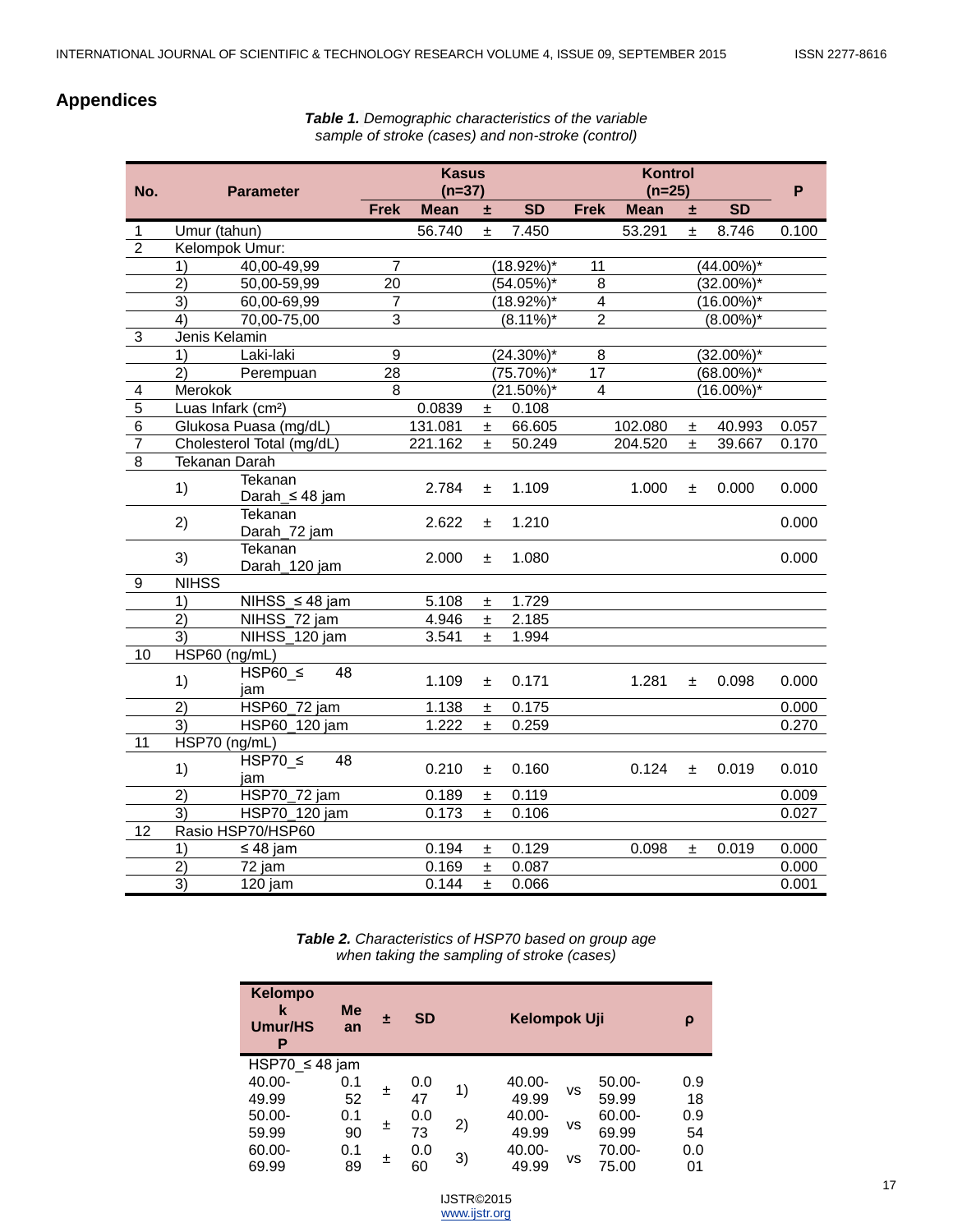| <b>Kelompo</b><br>$\mathbf k$<br>Umur/HS<br>P | <b>Me</b><br>an | ÷.    | <b>SD</b> |    | ρ                  |           |                 |           |
|-----------------------------------------------|-----------------|-------|-----------|----|--------------------|-----------|-----------------|-----------|
| 70.00-<br>75.00                               | 0.5<br>27       | 土     | 0.4<br>72 | 4) | $50.00 -$<br>59.99 | <b>VS</b> | 60.00-<br>69.99 | 1.0<br>00 |
|                                               |                 |       |           | 5) | $50.00 -$<br>59.99 | <b>VS</b> | 70.00-<br>75.00 | 0.0<br>01 |
|                                               |                 |       |           | 6) | 60.00-<br>69.99    | <b>VS</b> | 70.00-<br>75.00 | 0.0<br>04 |
| HSP70_72 jam                                  |                 |       |           |    |                    |           |                 |           |
| 40.00-                                        | 0.1             |       | 0.0       |    | 40.00-             |           | $50.00 -$       | 0.9       |
| 49.99                                         | 50              | ±     | 44        | 1) | 49.99              | VS        | 59.99           | 73        |
| 50.00-<br>59.99                               | 0.1<br>69       | 土     | 0.0<br>49 | 2) | 40.00-<br>49.99    | <b>VS</b> | 60.00-<br>69.99 | 0.8<br>75 |
| 60.00-                                        | 0.1             |       | 0.0       |    | 40.00-             |           | 70.00-          | 0.0       |
| 69.99                                         | 90              | $\pm$ | 56        | 3) | 49.99              | <b>VS</b> | 75.00           | 02        |
| 70.00-                                        | 0.4             |       | 0.3       | 4) | 50.00-             | <b>VS</b> | 60.00-          | 0.9       |
| 75.00                                         | 19              | 土     | 55        |    | 59.99              |           | 69.99           | 62        |
|                                               |                 |       |           | 5) | $50.00 -$          | <b>VS</b> | 70.00-          | 0.0       |
|                                               |                 |       |           |    | 59.99              |           | 75.00           | 02        |
|                                               |                 |       |           | 6) | 60.00-             | <b>VS</b> | 70.00-          | 0.0       |
|                                               |                 |       |           |    | 69.99              |           | 75.00           | 11        |
| HSP70_120 jam<br>40.00-                       | 0.1             |       | 0.0       |    | 40.00-             |           | 50.00-          | 0.9       |
| 49.99                                         | 38              | 土     | 35        | 1) | 49.99              | <b>VS</b> | 59.99           | 61        |
| $50.00 -$                                     | 0.1             |       | 0.0       |    | 40.00-             |           | 60.00-          | 0.9       |
| 59.99                                         | 57              | 土     | 41        | 2) | 49.99              | <b>VS</b> | 69.99           | 47        |
| 60.00-                                        | 0.1             |       | 0.0       |    | 40.00-             |           | 70.00-          | 0.0       |
| 69.99                                         | 64              | 土     | 38        | 3) | 49.99              | <b>VS</b> | 75.00           | 01        |
| 70.00-                                        | 0.3             | 土     | 0.3       | 4) | $50.00 -$          | VS        | 60.00-          | 0.9       |
| 75.00                                         | 87              |       | 22        |    | 59.99              |           | 69.99           | 98        |
|                                               |                 |       |           | 5) | $50.00 -$          | VS        | 70.00-          | 0.0       |
|                                               |                 |       |           |    | 59.99              |           | 75.00           | 05        |
|                                               |                 |       |           | 6) | 60.00-             | <b>VS</b> | 70.00-          | 0.0       |
|                                               |                 |       |           |    | 69.99              |           | 75.00           | 05        |

*Table 3. Result of Different Test Many Stroke Risk Factors (can modified) toward Extension infarction, HSP60 levels ≤ 48 hours, HSP70 levels ≤ 48 hours and NIHSS ≤ 48 hours in stroke samples (cases)*

| <b>Uraian</b>   | <b>Kelompok</b><br><b>Faktor</b><br><b>Risiko</b><br>(FR)<br><b>Strok</b> | <b>Mean</b> | 士 | <b>SD</b> |    | Kelompok Uji |           |                       | $\rho$ |
|-----------------|---------------------------------------------------------------------------|-------------|---|-----------|----|--------------|-----------|-----------------------|--------|
| Luas Infark     | $FR = 1$                                                                  |             | Ŧ |           |    | FR.          | <b>VS</b> | FR                    |        |
|                 |                                                                           | 0.030       |   | 0.043     | 1) | $=$<br>1     |           | $=$<br>$\mathfrak{p}$ | 0.015  |
|                 | $FR = 2$                                                                  |             | 士 |           |    | FR.          | <b>VS</b> | FR.                   |        |
|                 |                                                                           | 0.146       |   | 0.138     | 2) | $=$          |           | ≥                     | 0.749  |
|                 |                                                                           |             |   |           |    | 1            |           | 3                     |        |
|                 | $FR \geq 3$                                                               | 0.060       | 士 | 0.072     | 3) | FR.<br>$=$   | <b>VS</b> | FR.<br>≥              | 0.076  |
|                 |                                                                           |             |   |           |    | 2            |           | 3                     |        |
| HSP60<br>$\leq$ | $FR = 1$                                                                  |             | 士 |           |    | <b>FR</b>    | <b>VS</b> | FR.                   |        |
| 48 jam          |                                                                           | 1.026       |   | 0.176     | 1) | $=$          |           | $=$                   | 0.087  |
|                 | $FR = 2$                                                                  |             | Ŧ |           |    | 1<br>FR.     | <b>VS</b> | $\overline{2}$<br>FR. |        |
|                 |                                                                           | 1.171       |   | 0.140     | 2) | $=$          |           | ≥                     | 0.434  |
|                 |                                                                           |             |   |           |    | 1            |           | 3                     |        |
|                 | $FR \geq 3$                                                               | 1.112       | 土 | 0.180     | 3) | FR<br>=      | <b>VS</b> | FR<br>≥               | 0.631  |

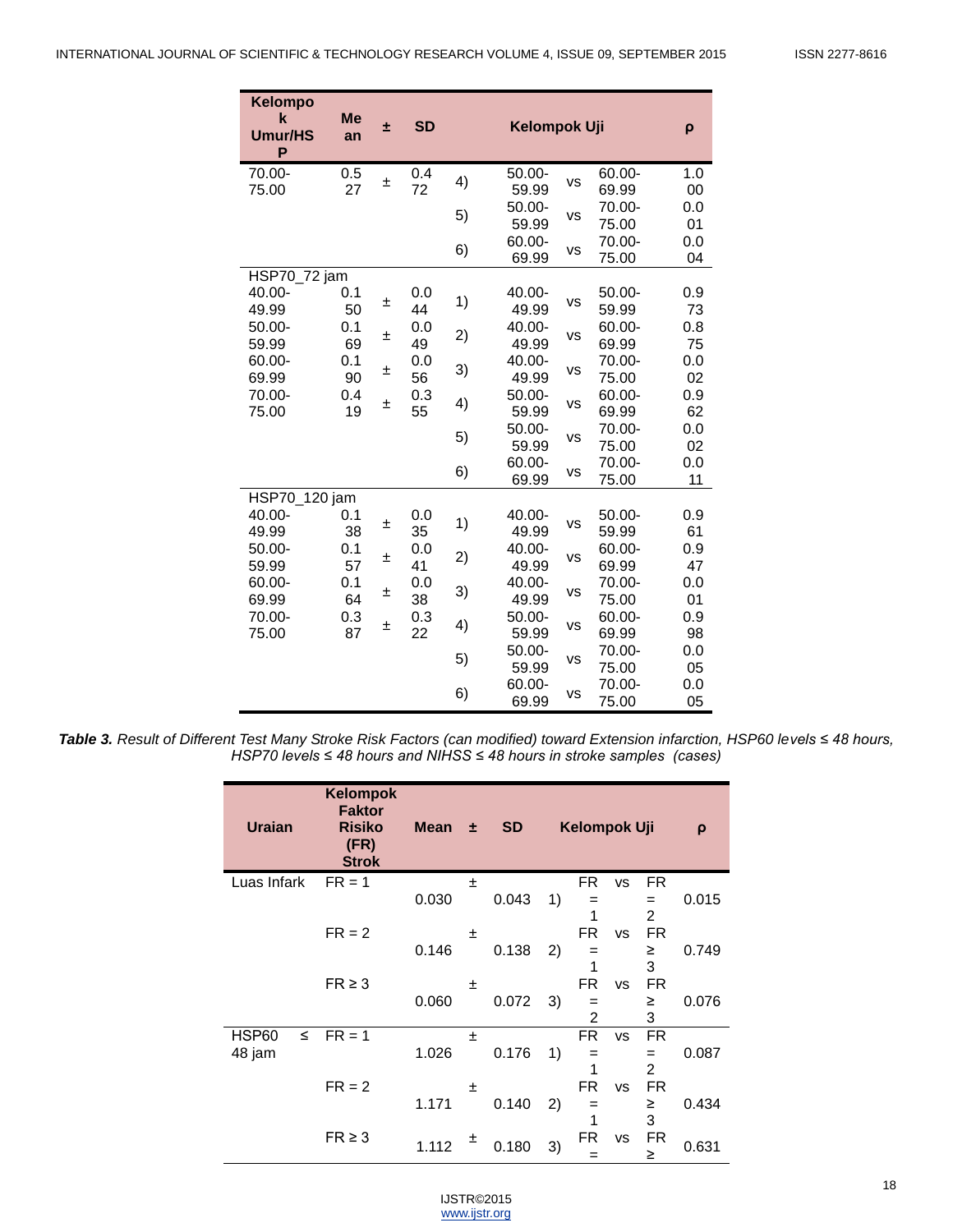| <b>Uraian</b>          |        | Kelompok<br><b>Faktor</b><br><b>Risiko</b><br>(FR)<br><b>Strok</b> | <b>Mean</b>                                                                      | 士  | <b>SD</b> |    | Kelompok Uji   |           |                | $\rho$ |
|------------------------|--------|--------------------------------------------------------------------|----------------------------------------------------------------------------------|----|-----------|----|----------------|-----------|----------------|--------|
|                        |        |                                                                    |                                                                                  |    |           |    | $\overline{2}$ |           | 3              |        |
| HSP70                  | $\leq$ | $FR = 1$                                                           |                                                                                  | ±. |           |    | <b>FR</b>      | <b>VS</b> | <b>FR</b>      |        |
| 48 jam                 |        |                                                                    | 0.215                                                                            |    | 0.072     | 1) | =              |           | $=$            | 0.990  |
|                        |        |                                                                    |                                                                                  |    |           |    | 1              |           | $\overline{2}$ |        |
|                        |        | $FR = 2$                                                           |                                                                                  | 土  |           |    | FR.            | <b>VS</b> | FR.            |        |
|                        |        |                                                                    | 0.224                                                                            |    | 0.248     | 2) | =              |           | ≥              | 0.914  |
|                        |        |                                                                    |                                                                                  |    |           |    | 1              |           | 3              |        |
|                        |        | $FR \geq 3$                                                        |                                                                                  | 士  |           |    | <b>FR</b>      | <b>VS</b> | <b>FR</b>      |        |
|                        |        |                                                                    | 0.188                                                                            |    | 0.071     | 3) | $=$            |           | ≥              | 0.839  |
|                        | $\leq$ |                                                                    |                                                                                  |    |           |    | 2<br><b>FR</b> |           | 3              |        |
| <b>NIHSS</b>           |        | $FR = 1$                                                           | 4.455                                                                            | ±  | 1.695     | 1) |                | <b>VS</b> | <b>FR</b>      | 0.350  |
| 48 jam                 |        |                                                                    |                                                                                  |    |           |    | $=$<br>1       |           | $=$<br>2       |        |
|                        |        | $FR = 2$                                                           |                                                                                  | 土  |           |    | <b>FR</b>      | <b>VS</b> | <b>FR</b>      |        |
|                        |        |                                                                    | 5.429                                                                            |    | 1.505     | 2) | =              |           | ≥              | 0.448  |
|                        |        |                                                                    |                                                                                  |    |           |    | 1              |           | 3              |        |
|                        |        | $FR \geq 3$                                                        |                                                                                  | 土  |           |    | <b>FR</b>      | <b>VS</b> | <b>FR</b>      |        |
|                        |        |                                                                    | 5.333                                                                            |    | 1.970     | 3) | $=$            |           | ≥              | 0.989  |
|                        |        |                                                                    |                                                                                  |    |           |    | $\overline{2}$ |           | 3              |        |
| Keterangan<br>$FR = 1$ |        |                                                                    | Sebanyak 1 (satu) faktor risiko yang dapat diubah,<br>diderita oleh sampel strok |    |           |    |                |           |                |        |

|             |               | diderita oleh sampel strok                            |
|-------------|---------------|-------------------------------------------------------|
| $FR = 2$    | $\sim$        | Sebanyak 2 (dua) faktor risiko yang dapat diubah,     |
|             |               | diderita oleh sampel strok                            |
| $FR \geq 3$ | $\mathcal{L}$ | Sebanyak 3 (tiga) atau lebih faktor risiko yang dapat |
|             |               | diubah, diderita oleh sampel strok                    |
| Faktor      | $\mathcal{L}$ | Dislipidemia, Diabetes Melitus, Hipertensi,<br>dan    |
| Risiko      |               | Perokok                                               |



*Figure 1. Profile NIHSS, HSP 60 and HSP 70*

0 10 20 30 40 50 60 70 80 90100110120130 examination time sample (hr)  $\left\{ c\right\}$ 

0.000

 $0|124$ 

 $0,140$ 

0,120